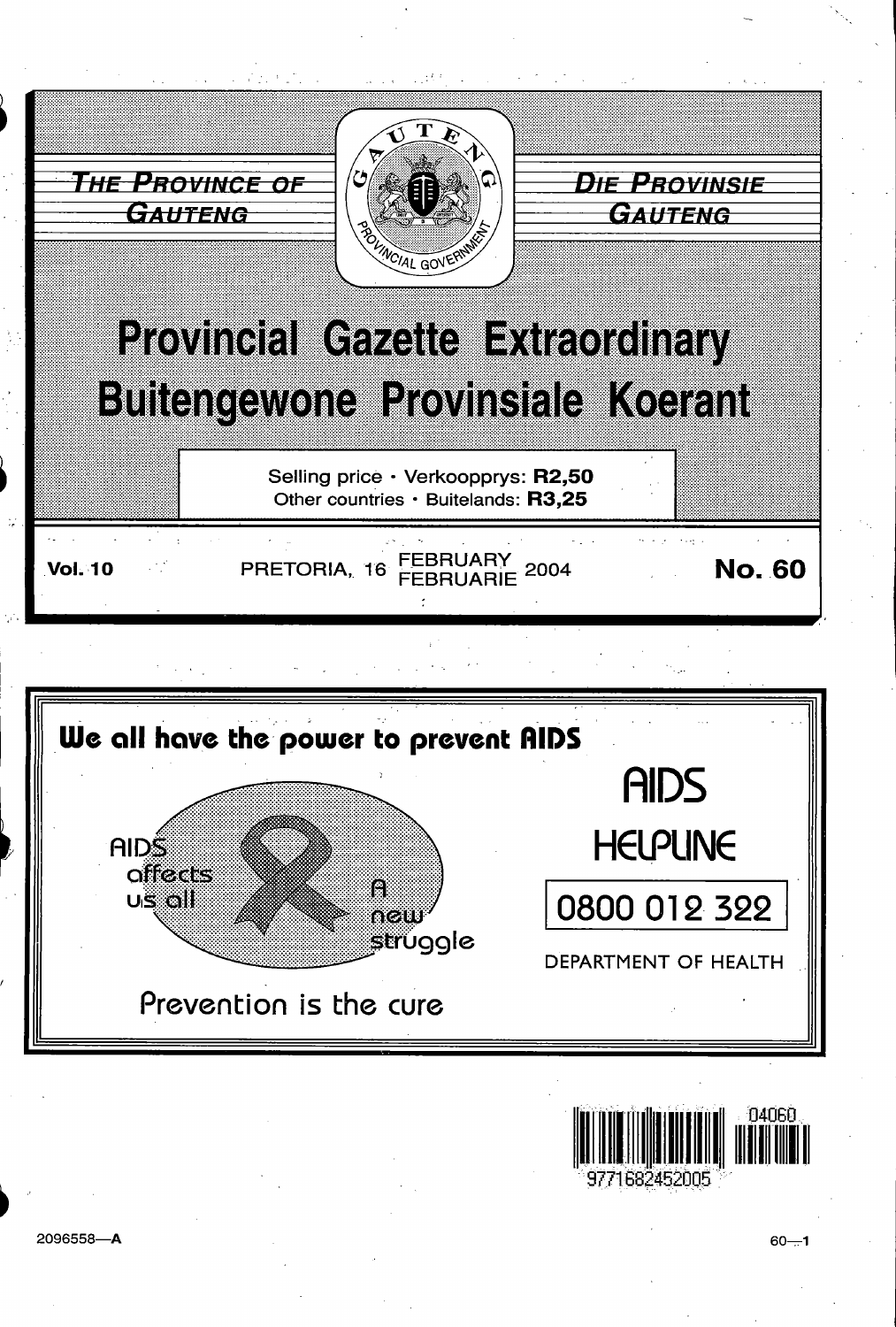|  | No. 60 |  |
|--|--------|--|
|--|--------|--|

## PROVINCIAL GAZETTE EXTRAORDINARY, 16 FEBRUARY 2004

4

 $_{\star}$   $\star$ 

| e dansk politike († 1939)                                                                                                                                                                                                                                                                                                                                                                                                                                                                                                                                                                                                                                                                                                                                                                                                                                                                                                                                                                                                                                                                                                                                                                | $\mathcal{H}_1(\mathcal{F}) = \{ \mathcal{F}_1(\mathcal{F}) \mid \mathcal{F}_2(\mathcal{F}) \in \mathcal{F} \mid \mathcal{F}_2(\mathcal{F}) \in \mathcal{H}_2(\mathcal{F}) \mid \mathcal{F}_2(\mathcal{F}) \in \mathcal{F} \} \subset \{ \mathcal{F}_1(\mathcal{F}) \mid \mathcal{F}_2(\mathcal{F}) \in \mathcal{F} \}$                                                                                                                                     |  |  |
|------------------------------------------------------------------------------------------------------------------------------------------------------------------------------------------------------------------------------------------------------------------------------------------------------------------------------------------------------------------------------------------------------------------------------------------------------------------------------------------------------------------------------------------------------------------------------------------------------------------------------------------------------------------------------------------------------------------------------------------------------------------------------------------------------------------------------------------------------------------------------------------------------------------------------------------------------------------------------------------------------------------------------------------------------------------------------------------------------------------------------------------------------------------------------------------|-------------------------------------------------------------------------------------------------------------------------------------------------------------------------------------------------------------------------------------------------------------------------------------------------------------------------------------------------------------------------------------------------------------------------------------------------------------|--|--|
| $\label{eq:2} \frac{d^2\mathbf{p}}{d\mathbf{p}}\left(\mathbf{p}\right) = \frac{1}{2}\left(\mathbf{p}\right)^2\mathbf{p}\left(\mathbf{p}\right)^2 + \frac{1}{2}\left(\mathbf{p}\right)^2\mathbf{p}\left(\mathbf{p}\right)^2 + \frac{1}{2}\left(\mathbf{p}\right)^2\mathbf{p}\left(\mathbf{p}\right)^2 + \frac{1}{2}\left(\mathbf{p}\right)^2\mathbf{p}\left(\mathbf{p}\right)^2\mathbf{p}\left(\mathbf{p}\right)^2\right) \mathbf{p}\left(\mathbf{p}\right) \mathbf{p}\left(\mathbf{p}\$<br>$\label{eq:2.1} \mathcal{L}(\mathcal{L}^{\mathcal{A}}(\mathcal{L}^{\mathcal{A}}(\mathcal{L}^{\mathcal{A}}(\mathcal{L}^{\mathcal{A}}(\mathcal{L}^{\mathcal{A}}(\mathcal{L}^{\mathcal{A}}(\mathcal{L}^{\mathcal{A}}(\mathcal{L}^{\mathcal{A}}(\mathcal{L}^{\mathcal{A}}(\mathcal{L}^{\mathcal{A}}(\mathcal{L}^{\mathcal{A}}(\mathcal{L}^{\mathcal{A}}(\mathcal{L}^{\mathcal{A}}(\mathcal{L}^{\mathcal{A}}(\mathcal{L}^{\mathcal{A}}(\mathcal{L}^{\mathcal$<br>and the state of the state of the state of the state of the state of the state of the state of the state of the<br>The state of the state of the state of the state of the state of the state of the state of the state of the st |                                                                                                                                                                                                                                                                                                                                                                                                                                                             |  |  |
| $\mathcal{O}(\mathcal{O}(10^6))$ . The second state $\mathcal{O}(\mathcal{O}(10^6))$                                                                                                                                                                                                                                                                                                                                                                                                                                                                                                                                                                                                                                                                                                                                                                                                                                                                                                                                                                                                                                                                                                     | $\mu$ and $\mu$ and $\mu$ are the second contribution of the second contribution $\mu$ .                                                                                                                                                                                                                                                                                                                                                                    |  |  |
|                                                                                                                                                                                                                                                                                                                                                                                                                                                                                                                                                                                                                                                                                                                                                                                                                                                                                                                                                                                                                                                                                                                                                                                          | $\mathcal{L}(\mathcal{L}(\mathcal{L}(\mathcal{L}(\mathcal{L}(\mathcal{L}(\mathcal{L}(\mathcal{L}(\mathcal{L}(\mathcal{L}(\mathcal{L}(\mathcal{L}(\mathcal{L}(\mathcal{L}(\mathcal{L}(\mathcal{L}(\mathcal{L}(\mathcal{L}(\mathcal{L}(\mathcal{L}(\mathcal{L}(\mathcal{L}(\mathcal{L}(\mathcal{L}(\mathcal{L}(\mathcal{L}(\mathcal{L}(\mathcal{L}(\mathcal{L}(\mathcal{L}(\mathcal{L}(\mathcal{L}(\mathcal{L}(\mathcal{L}(\mathcal{L}(\mathcal{L}(\mathcal{$ |  |  |
|                                                                                                                                                                                                                                                                                                                                                                                                                                                                                                                                                                                                                                                                                                                                                                                                                                                                                                                                                                                                                                                                                                                                                                                          | a se provincia de la casa de la provincia de la casa de la casa de la casa de la casa de la casa de la casa de<br>Altre de la casa de la casa de la casa de la casa de la casa de la casa de la casa de la casa de la casa de la<br>a kalendari ya kuma mwaka wa 1990, katika mwaka wa 1990, katika mwaka wa 1990, wakatika mwaka wa 1990, katika<br>Marejeo                                                                                                |  |  |

# CONTENTS • INHOUD

| No. |   |  |                                                                                                                |  | Page<br>No. | Gazette<br>No. |
|-----|---|--|----------------------------------------------------------------------------------------------------------------|--|-------------|----------------|
|     |   |  |                                                                                                                |  |             |                |
|     |   |  | <b>GENERAL NOTICES</b>                                                                                         |  |             |                |
| 468 | . |  | Local Government: Municipal Structures Act (117/1998): Amendment of notices establishing the Mogale City Local |  | n           | co.            |

| a of notices establishing the Merafong City Local Municipe: |  |  |
|-------------------------------------------------------------|--|--|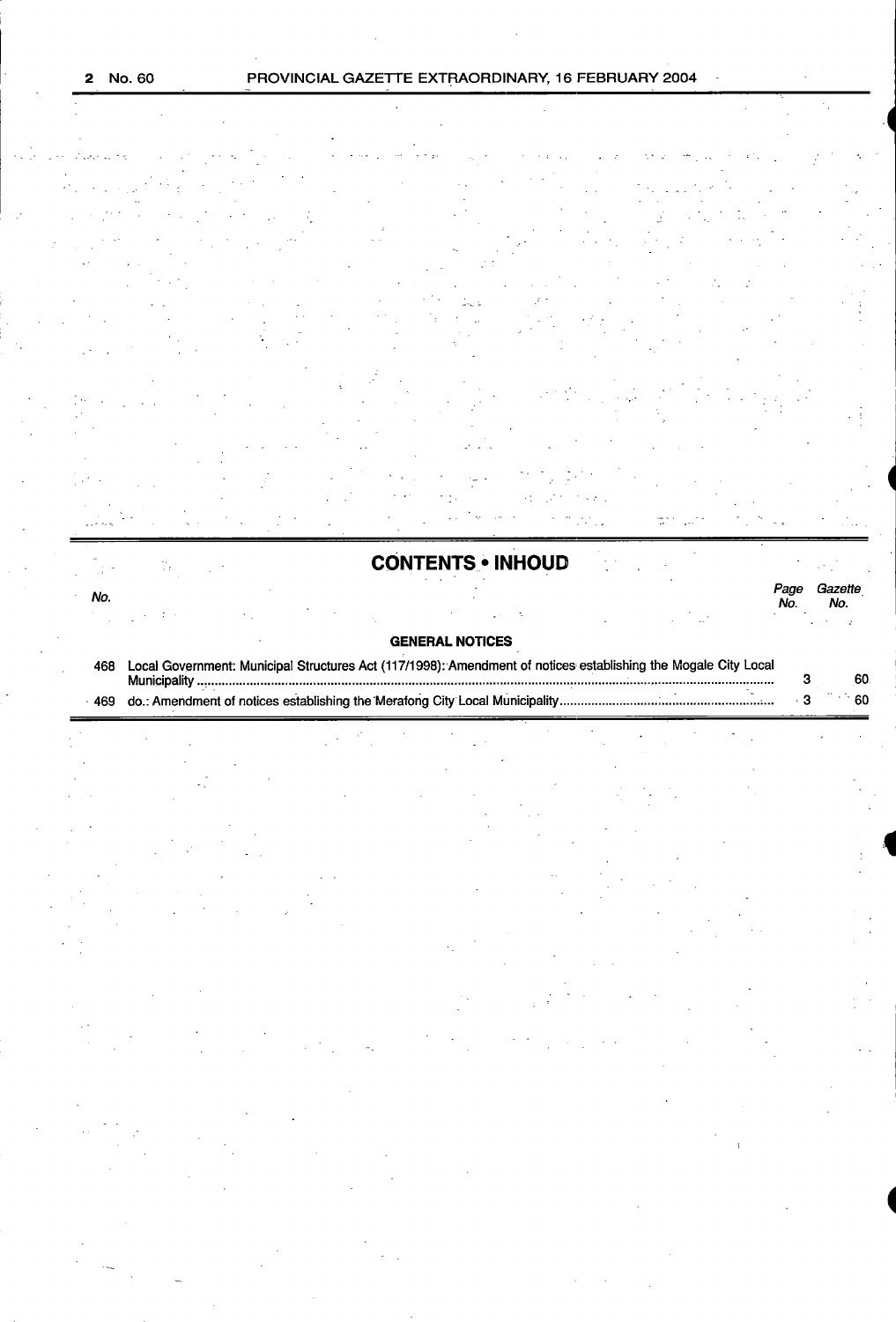## General Notices

#### NOTICE 468 OF 2004

## LOCAL GOVERNMENT: MUNICIPAL STRUCTURES ACT, 1998

### AMENDMENT OF NOTICES ESTABLISHING THE MOGALE CITY LOCAL MUNICIPALITY

In terms of section 16 (1) (d) of the Local Government: Municipal Structures Act, 1998 (Act No. 117 of 1998), we, Trevor George Fowler and Darkey Ephraim Africa, Member of the Executive Council responsible for local government in the Provinces of Gauteng and North West respectively, hereby amend the notices establishing the Mogale City Local Municipality (Gauteng Notice No. 6769 of 2000 and North West Notice No. 329 of 2000) as set out in the Schedule hereto.

Given under my Hand at Johannesburg this 5th day of February 2004.

## T G FOWLER

#### MEC Responsible for Local Government: Gauteng Province

Given under my Hand at Mafikeng this 10th day of February 2004.

#### DE AFRICA

#### MEC Responsible for Local Government: North West Province

#### SCHEDULE

Notice No. 6769 of 2000, published in the Gauteng Provincial Gazette Extraordinary No. 141 dated 1 October 2000, and Notice No. 329 of 2000, published in the North West Provincial Gazette Extraordinary No. 5580 dated 1 October 2000, as amended, are hereby further amended by amending the Schedule thereto as follows:

#### AMENDMENT OF PART 3

Amendment of clause 15

Clause 15 is hereby amended by the substitution therefor of the following clause:

"7. Any or all of the following office bearers may be designated by the Mogale City Local Municipality as full-time councillors:

(a) The Speaker;

(b) The Executive Mayor;

(c) Members of the Mayoral Committee; and

(d) A single whip for the Council".

## NOTICE 469 OF 2004

#### LOCAL GOVERNMENT: MUNICIPAL STRUCTURES ACT, 1998

#### AMENDMENT OF NOTICES ESTABLISHING THE MERAFONG CITY LOCAL MUNICIPALITY

In terms of section 16 (1) (d) of the Local Government: Municipal Structures Act, 1998 (Act No. 117 of 1998), we, Trevor George Fowler and Darkey Ephraim Africa, Member of the Executive Council responsible for local government in the Provinces of Gauteng and North West respectively, hereby amend the notices establishing the Merafong City Local Municipality (Gauteng Notice No. 6769 of 2000 and North West Notice No. 329 of 2000) as set out in the Schedule hereto.

Given under my Hand at Johannesburg this 5th day of February 2004.

#### T G FOWLER

## MEC Responsible for Local Government: Gauteng Province

Given under my Hand at Mafikeng this 10th day of February 2004.

## D E AFRICA

#### MEC Responsible for Local Government: North West Province

### **SCHEDULE**

Notice No. 6769 of 2000, published in the Gauteng Provincial Gazette Extraordinary No. 141 dated 1 October 2000, and Notice No. 329 of 2000, published in the North West Provincial Gazette Extraordinary No. 5580 dated 1 October 2000, as amended, are hereby further amended by amending the Schedule thereto as follows: